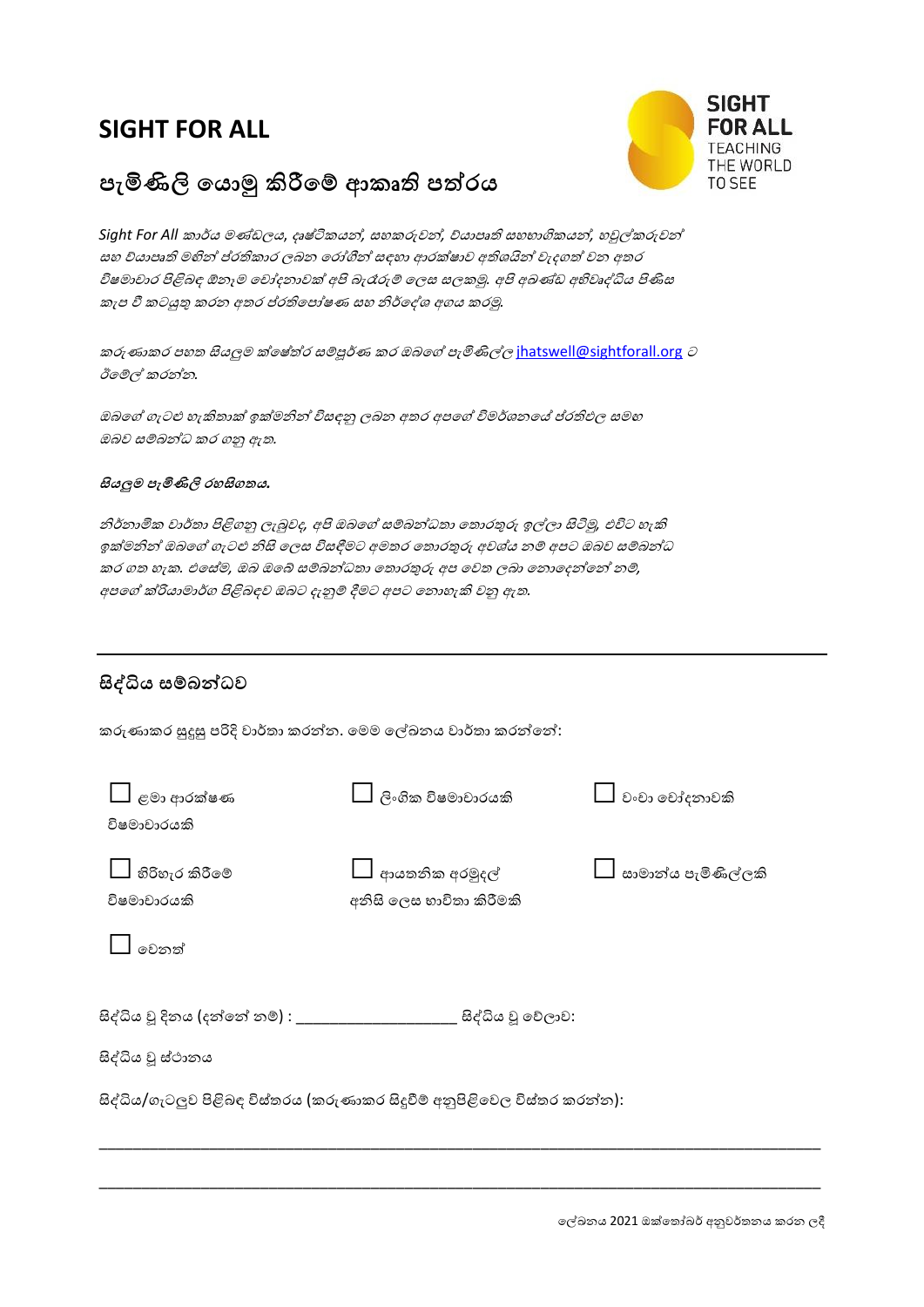|                                  |     | පවතිනවාද?                                                                                           |
|----------------------------------|-----|-----------------------------------------------------------------------------------------------------|
|                                  |     |                                                                                                     |
|                                  |     |                                                                                                     |
|                                  |     |                                                                                                     |
|                                  |     |                                                                                                     |
|                                  |     |                                                                                                     |
|                                  |     |                                                                                                     |
|                                  |     |                                                                                                     |
|                                  |     |                                                                                                     |
|                                  |     |                                                                                                     |
|                                  |     |                                                                                                     |
|                                  |     |                                                                                                     |
|                                  |     |                                                                                                     |
|                                  |     |                                                                                                     |
|                                  |     |                                                                                                     |
|                                  |     |                                                                                                     |
| කරුණාකර පහත ආකාරයෙන් මාව අමතන්න: |     |                                                                                                     |
|                                  | ඔව් | $\Box$ නොදනී<br>$\Box$ ຫາ<br>සියලුම විස්තර රහස්යව තබා ගැනේ. ඔබ නිර්නාමික වීමට තෝරා ගතහොත් මෙම පියවර |

| දුරකථනය | ] ජ∘ගම  | ඊමේල් | තැපෑල |
|---------|---------|-------|-------|
|         | දුරකථනය |       |       |

ඔබට තවත් යම් අදහස් තිබේද?